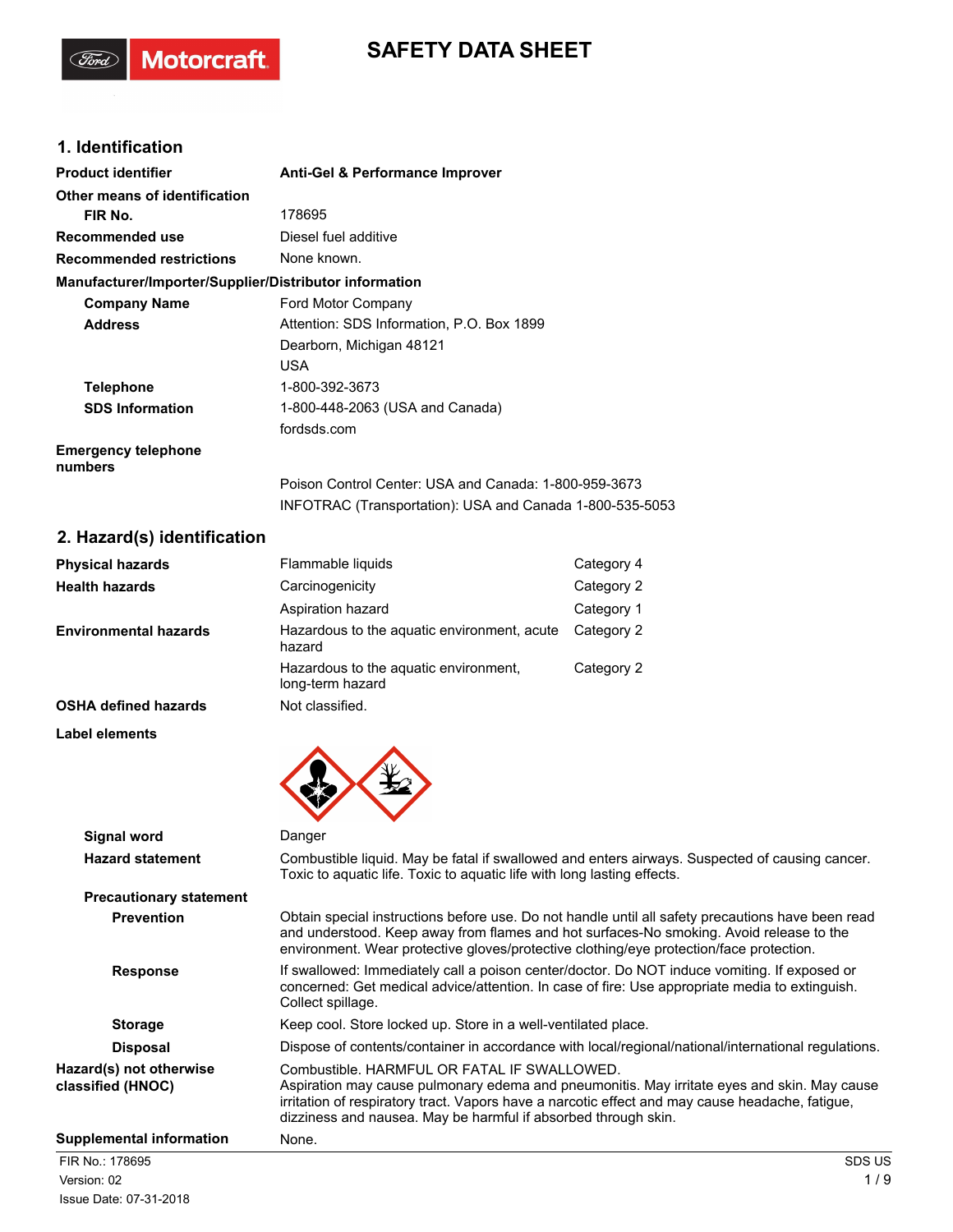# **3. Composition/information on ingredients**

#### **Mixtures**

| <b>Mixtures</b>                                                              |                                                                                                                                                                                                                                                                                       |                   |      |
|------------------------------------------------------------------------------|---------------------------------------------------------------------------------------------------------------------------------------------------------------------------------------------------------------------------------------------------------------------------------------|-------------------|------|
| <b>Chemical name</b>                                                         | Common name and synonyms                                                                                                                                                                                                                                                              | <b>CAS number</b> | $\%$ |
| Distillates (petroleum), hydrotreated<br>light                               |                                                                                                                                                                                                                                                                                       | 64742-47-8        | 94.1 |
| Solvent naphtha (petroleum), heavy<br>arom.                                  |                                                                                                                                                                                                                                                                                       | 64742-94-5        | 3    |
| 1,2,4-TRIMETHYLBENZENE                                                       |                                                                                                                                                                                                                                                                                       | 95-63-6           | 1    |
| <b>TRIMETHYLBENZENE</b>                                                      |                                                                                                                                                                                                                                                                                       | 25551-13-7        | 1    |
| <b>NAPHTHALENE</b>                                                           |                                                                                                                                                                                                                                                                                       | $91 - 20 - 3$     | 0.9  |
| 4. First-aid measures                                                        |                                                                                                                                                                                                                                                                                       |                   |      |
| Inhalation                                                                   | Move to fresh air. Call a physician if symptoms develop or persist.                                                                                                                                                                                                                   |                   |      |
| <b>Skin contact</b>                                                          | Take off immediately all contaminated clothing. Wash off with soap and water. Get medical<br>attention if irritation develops and persists.                                                                                                                                           |                   |      |
| Eye contact                                                                  | Rinse with water. Get medical attention if irritation develops and persists.                                                                                                                                                                                                          |                   |      |
| Ingestion                                                                    | Call a physician or poison control center immediately. Rinse mouth. Do not induce vomiting. If<br>vomiting occurs, keep head low so that stomach content doesn't get into the lungs.                                                                                                  |                   |      |
| <b>Most important</b><br>symptoms/effects, acute and<br>delayed              | Aspiration may cause pulmonary edema and pneumonitis. Headache. Nausea, vomiting. Diarrhea.<br>Direct contact with eyes may cause temporary irritation.                                                                                                                               |                   |      |
| Indication of immediate<br>medical attention and special<br>treatment needed | Provide general supportive measures and treat symptomatically. Keep victim under observation.<br>Symptoms may be delayed.                                                                                                                                                             |                   |      |
| <b>General information</b>                                                   | IF exposed or concerned: Get medical advice/attention. Ensure that medical personnel are aware<br>of the material(s) involved, and take precautions to protect themselves.                                                                                                            |                   |      |
| 5. Fire-fighting measures                                                    |                                                                                                                                                                                                                                                                                       |                   |      |
| Suitable extinguishing media                                                 | Water fog. Alcohol resistant foam. Dry chemical powder. Dry chemicals. Carbon dioxide (CO2).                                                                                                                                                                                          |                   |      |
| Unsuitable extinguishing<br>media                                            | Do not use water jet as an extinguisher, as this will spread the fire.                                                                                                                                                                                                                |                   |      |
| Specific hazards arising from<br>the chemical                                | The product is combustible, and heating may generate vapors which may form explosive vapor/air<br>mixtures. During fire, gases hazardous to health may be formed. Upon decomposition, this product<br>emits carbon monoxide, carbon dioxide and/or low molecular weight hydrocarbons. |                   |      |
| Special protective equipment<br>and precautions for firefighters             | Self-contained breathing apparatus and full protective clothing must be worn in case of fire.                                                                                                                                                                                         |                   |      |
| <b>Fire fighting</b><br>equipment/instructions                               | In case of fire and/or explosion do not breathe fumes. Move containers from fire area if you can do<br>so without risk. Cool containers exposed to heat with water spray and remove container, if no risk<br>is involved.                                                             |                   |      |
| <b>Specific methods</b>                                                      | Use standard firefighting procedures and consider the hazards of other involved materials.                                                                                                                                                                                            |                   |      |
| <b>General fire hazards</b>                                                  | Combustible liquid.                                                                                                                                                                                                                                                                   |                   |      |

#### **6. Accidental release measures**

**Personal precautions, protective equipment and emergency procedures**

Avoid contact with eyes, skin, and clothing. Avoid inhalation of vapors. Keep people away from and upwind of spill/leak. Keep unnecessary personnel away. Ensure adequate ventilation. Eliminate all ignition sources (no smoking, flares, sparks, or flames in immediate area). Local authorities should be advised if significant spillages cannot be contained. Wear appropriate protective equipment and clothing during clean-up. For personal protection, see section 8 of the SDS.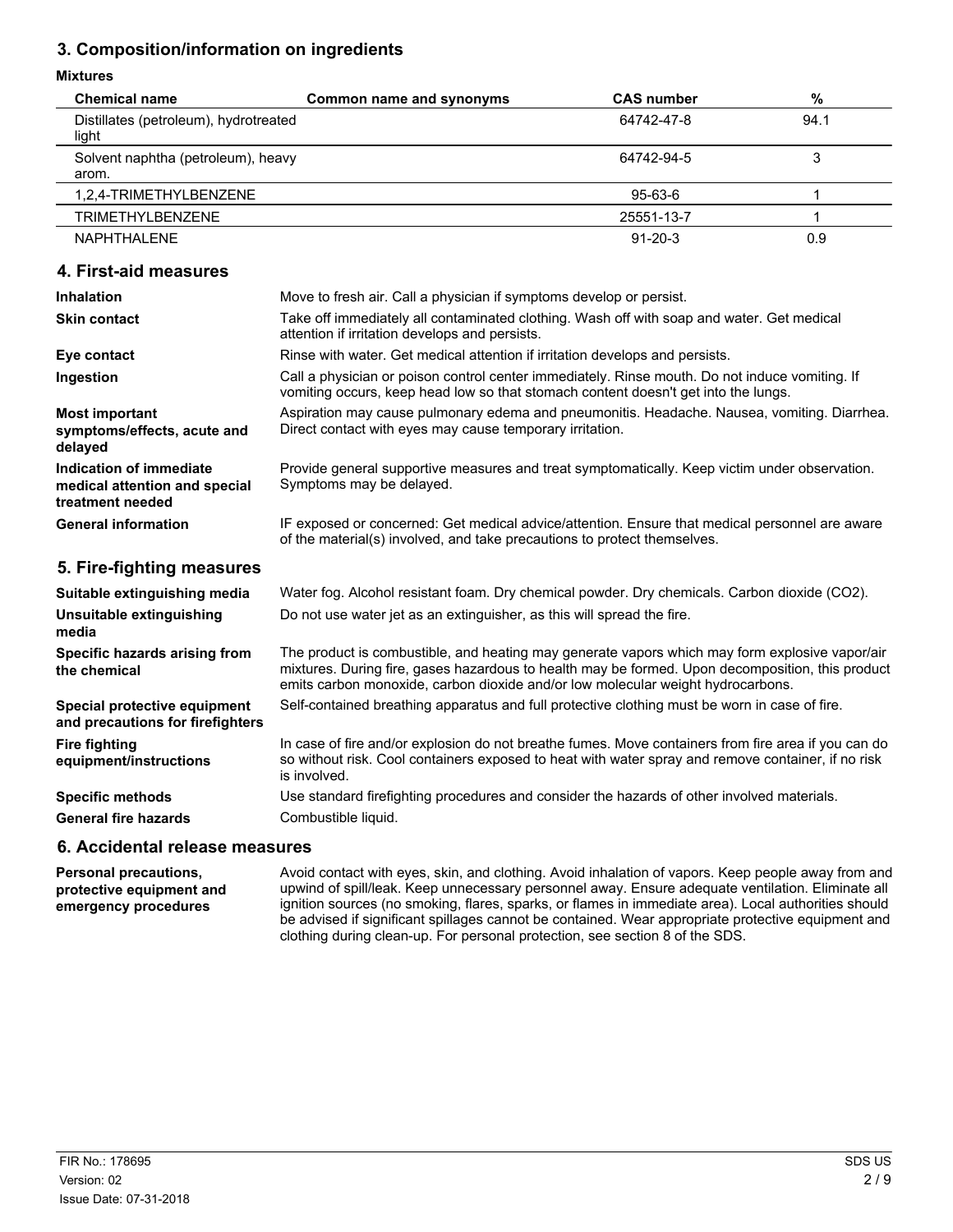| Methods and materials for<br>containment and cleaning up        | Use water spray to reduce vapors or divert vapor cloud drift. Eliminate all ignition sources (no<br>smoking, flares, sparks, or flames in immediate area). Keep combustibles (wood, paper, oil, etc.)<br>away from spilled material. The product is immiscible with water and will spread on the water<br>surface. Prevent product from entering drains.                                                                                                                                                                                                                                                                                |
|-----------------------------------------------------------------|-----------------------------------------------------------------------------------------------------------------------------------------------------------------------------------------------------------------------------------------------------------------------------------------------------------------------------------------------------------------------------------------------------------------------------------------------------------------------------------------------------------------------------------------------------------------------------------------------------------------------------------------|
|                                                                 | Large Spills: Stop the flow of material, if this is without risk. Dike the spilled material, where this is<br>possible. Use a non-combustible material like vermiculite, sand or earth to soak up the product<br>and place into a container for later disposal. Following product recovery, flush area with water.                                                                                                                                                                                                                                                                                                                      |
|                                                                 | Small Spills: Absorb with earth, sand or other non-combustible material and transfer to containers<br>for later disposal. Clean surface thoroughly to remove residual contamination.                                                                                                                                                                                                                                                                                                                                                                                                                                                    |
|                                                                 | Never return spills to original containers for re-use. Put material in suitable, covered, labeled<br>containers. For waste disposal, see section 13 of the SDS.                                                                                                                                                                                                                                                                                                                                                                                                                                                                         |
| <b>Environmental precautions</b>                                | Avoid release to the environment. Inform appropriate managerial or supervisory personnel of all<br>environmental releases. Prevent further leakage or spillage if safe to do so. Avoid discharge into<br>drains, water courses or onto the ground.                                                                                                                                                                                                                                                                                                                                                                                      |
| 7. Handling and storage                                         |                                                                                                                                                                                                                                                                                                                                                                                                                                                                                                                                                                                                                                         |
| Precautions for safe handling                                   | Obtain special instructions before use. Do not handle until all safety precautions have been read<br>and understood. Avoid contact with eyes, skin, and clothing. Avoid breathing vapor. Avoid<br>prolonged exposure. Use only in well-ventilated areas. When using do not smoke. Keep away from<br>open flames, hot surfaces and sources of ignition. Should be handled in closed systems, if<br>possible. Avoid release to the environment. Observe good industrial hygiene practices. Wash<br>hands thoroughly after handling. Wear appropriate personal protective equipment. For personal<br>protection, see Section 8 of the SDS. |
| Conditions for safe storage,<br>including any incompatibilities | Store locked up. Keep away from heat and sources of ignition. Store in a cool, dry place out of<br>direct sunlight. Store in tightly closed container. Store in a well-ventilated place. Keep in an area<br>equipped with sprinklers. Store away from incompatible materials (see Section 10 of the SDS).                                                                                                                                                                                                                                                                                                                               |

## **8. Exposure controls/personal protection**

#### **Occupational exposure limits**

The following constituents are the only constituents of the product which have a PEL, TLV or other recommended exposure limit. At this time, the other constituents have no known exposure limits.

| US. OSHA Table Z-1 Limits for Air Contaminants (29 CFR 1910.1000)<br><b>Components</b> | Type        | <b>Value</b>   |              |
|----------------------------------------------------------------------------------------|-------------|----------------|--------------|
| NAPHTHALENE (CAS<br>$91 - 20 - 3$                                                      | PEL         | 50 mg/m3       |              |
|                                                                                        |             | 10 ppm         |              |
| Solvent naphtha<br>(petroleum), heavy arom.<br>(CAS 64742-94-5)                        | PEL         | 400 mg/m3      |              |
|                                                                                        |             | $100$ ppm      |              |
| <b>US. ACGIH Threshold Limit Values</b>                                                |             |                |              |
| <b>Components</b>                                                                      | Type        | <b>Value</b>   | Form         |
| 1,2,4-TRIMETHYLBENZEN<br>E (CAS 95-63-6)                                               | <b>TWA</b>  | 25 ppm         |              |
| NAPHTHALENE (CAS<br>$91-20-3$                                                          | <b>TWA</b>  | 10 ppm         |              |
| Solvent naphtha<br>(petroleum), heavy arom.<br>(CAS 64742-94-5)                        | <b>TWA</b>  | 200 mg/m3      | Non-aerosol. |
| <b>TRIMETHYLBENZENE</b><br>(CAS 25551-13-7)                                            | <b>TWA</b>  | 25 ppm         |              |
| US. NIOSH: Pocket Guide to Chemical Hazards                                            |             |                |              |
| <b>Components</b>                                                                      | <b>Type</b> | Value          |              |
| 1,2,4-TRIMETHYLBENZEN<br>$E$ (CAS 95-63-6)                                             | <b>TWA</b>  | $125$ mg/m $3$ |              |
|                                                                                        |             | 25 ppm         |              |

## **US. OSHA Table Z-1 Limits for Air Contaminants (29 CFR 1910.1000)**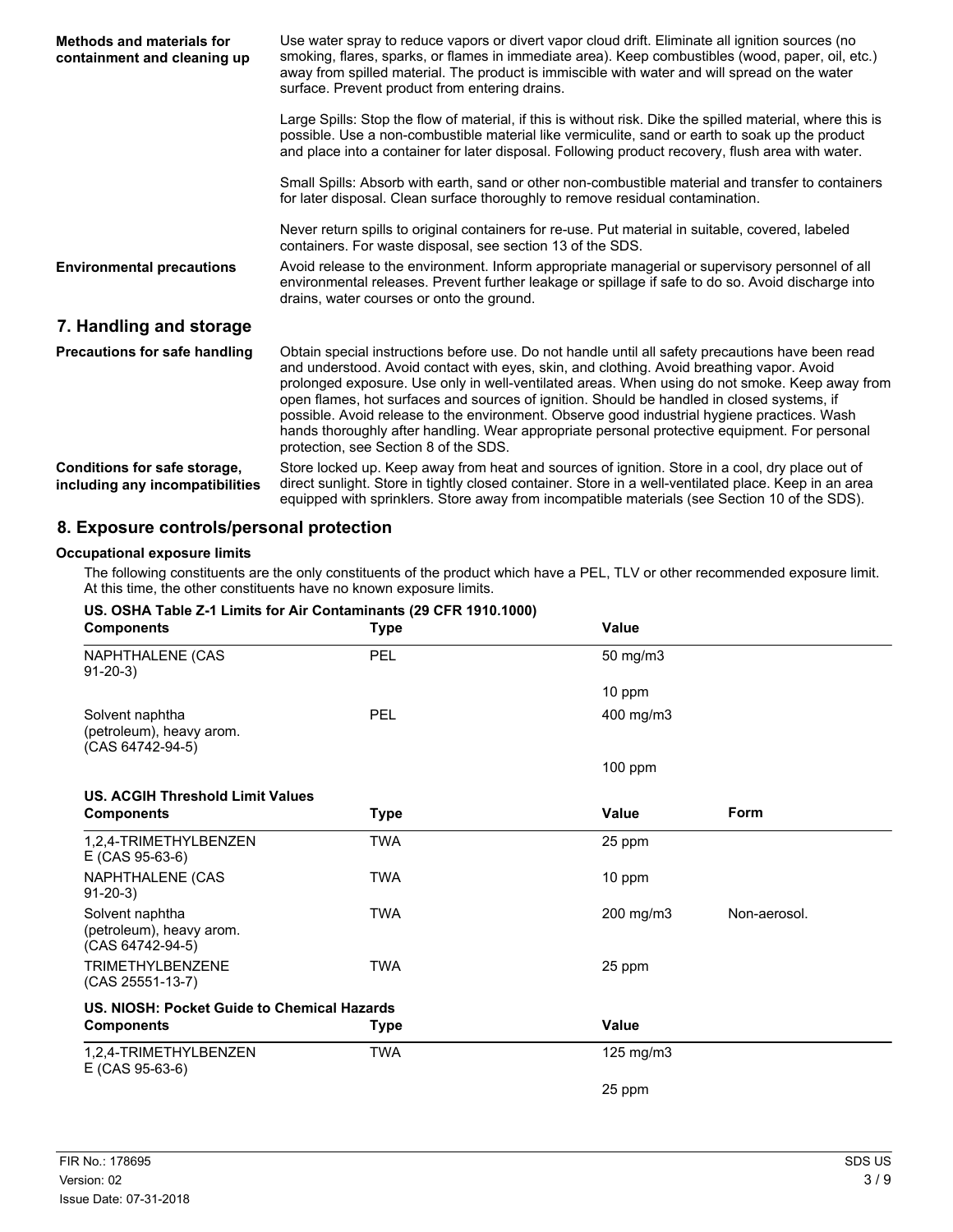| US. NIOSH: Pocket Guide to Chemical Hazards<br><b>Components</b>                          | <b>Type</b>                                                                                                                                                                                                                                                                                                                                              | Value                                                                                                                                                                                                                                                                                             |
|-------------------------------------------------------------------------------------------|----------------------------------------------------------------------------------------------------------------------------------------------------------------------------------------------------------------------------------------------------------------------------------------------------------------------------------------------------------|---------------------------------------------------------------------------------------------------------------------------------------------------------------------------------------------------------------------------------------------------------------------------------------------------|
| Distillates (petroleum),<br>hydrotreated light (CAS<br>64742-47-8)                        | <b>TWA</b>                                                                                                                                                                                                                                                                                                                                               | 100 mg/m3                                                                                                                                                                                                                                                                                         |
| NAPHTHALENE (CAS<br>$91-20-3$                                                             | <b>STEL</b>                                                                                                                                                                                                                                                                                                                                              | 75 mg/m3                                                                                                                                                                                                                                                                                          |
|                                                                                           |                                                                                                                                                                                                                                                                                                                                                          | 15 ppm                                                                                                                                                                                                                                                                                            |
|                                                                                           | <b>TWA</b>                                                                                                                                                                                                                                                                                                                                               | 50 mg/m3                                                                                                                                                                                                                                                                                          |
|                                                                                           |                                                                                                                                                                                                                                                                                                                                                          | 10 ppm                                                                                                                                                                                                                                                                                            |
| Solvent naphtha<br>(petroleum), heavy arom.<br>(CAS 64742-94-5)                           | <b>TWA</b>                                                                                                                                                                                                                                                                                                                                               | 400 mg/m3                                                                                                                                                                                                                                                                                         |
|                                                                                           |                                                                                                                                                                                                                                                                                                                                                          | 100 ppm                                                                                                                                                                                                                                                                                           |
| <b>TRIMETHYLBENZENE</b><br>(CAS 25551-13-7)                                               | <b>TWA</b>                                                                                                                                                                                                                                                                                                                                               | 125 mg/m $3$                                                                                                                                                                                                                                                                                      |
|                                                                                           |                                                                                                                                                                                                                                                                                                                                                          | 25 ppm                                                                                                                                                                                                                                                                                            |
| <b>Biological limit values</b>                                                            | No biological exposure limits noted for the ingredient(s).                                                                                                                                                                                                                                                                                               |                                                                                                                                                                                                                                                                                                   |
| <b>Exposure guidelines</b>                                                                |                                                                                                                                                                                                                                                                                                                                                          |                                                                                                                                                                                                                                                                                                   |
| US - California OELs: Skin designation                                                    |                                                                                                                                                                                                                                                                                                                                                          |                                                                                                                                                                                                                                                                                                   |
| NAPHTHALENE (CAS 91-20-3)<br>US ACGIH Threshold Limit Values: Skin designation            |                                                                                                                                                                                                                                                                                                                                                          | Can be absorbed through the skin.                                                                                                                                                                                                                                                                 |
| NAPHTHALENE (CAS 91-20-3)<br>Solvent naphtha (petroleum), heavy arom. (CAS<br>64742-94-5) |                                                                                                                                                                                                                                                                                                                                                          | Can be absorbed through the skin.<br>Can be absorbed through the skin.                                                                                                                                                                                                                            |
| Appropriate engineering<br>controls                                                       | Use adequate ventilation to control airborne concentrations below the exposure limits/guidelines. If<br>user operations generate a vapor, dust and/or mist, use process enclosure, appropriate local<br>exhaust ventilation, or other engineering controls to control airborne levels below the<br>recommended exposure limits/guidelines.               |                                                                                                                                                                                                                                                                                                   |
| Individual protection measures, such as personal protective equipment                     |                                                                                                                                                                                                                                                                                                                                                          |                                                                                                                                                                                                                                                                                                   |
| <b>Eye/face protection</b>                                                                | Wear safety glasses with side shields (or goggles).                                                                                                                                                                                                                                                                                                      |                                                                                                                                                                                                                                                                                                   |
| <b>Skin protection</b>                                                                    |                                                                                                                                                                                                                                                                                                                                                          |                                                                                                                                                                                                                                                                                                   |
| <b>Hand protection</b>                                                                    |                                                                                                                                                                                                                                                                                                                                                          | Suitable chemical protective gloves should be worn when the potential exists for skin exposure.<br>The choice of an appropriate glove does not only depend on its material but also on other quality<br>features and is different from one producer to the other. Nitrile gloves are recommended. |
| Other                                                                                     | Wear appropriate chemical resistant clothing if applicable.                                                                                                                                                                                                                                                                                              |                                                                                                                                                                                                                                                                                                   |
| <b>Respiratory protection</b>                                                             | If engineering controls do not maintain airborne concentrations to a level which is adequate to<br>protect worker health, an approved respirator must be worn. Respirator selection, use and<br>maintenance should be in accordance with the requirements of OSHA Respiratory Protection<br>Standard 29 CFR 1910.134 and/or Canadian Standard CSA Z94.4. |                                                                                                                                                                                                                                                                                                   |
| <b>Thermal hazards</b>                                                                    |                                                                                                                                                                                                                                                                                                                                                          | Wear appropriate thermal protective clothing, when necessary.                                                                                                                                                                                                                                     |
| <b>General hygiene</b><br>considerations                                                  | contaminants.                                                                                                                                                                                                                                                                                                                                            | Observe any medical surveillance requirements. When using do not smoke. Always observe good<br>personal hygiene measures, such as washing after handling the material and before eating,<br>drinking, and/or smoking. Routinely wash work clothing and protective equipment to remove             |

# **9. Physical and chemical properties**

| Appearance                   |                |
|------------------------------|----------------|
| <b>Physical state</b>        | Liguid.        |
| Form                         | Liquid.        |
| Color                        | Amber.         |
| Odor                         | Solvent.       |
| Odor threshold               | Not available. |
| рH                           | Not available. |
| Melting point/freezing point | Not available. |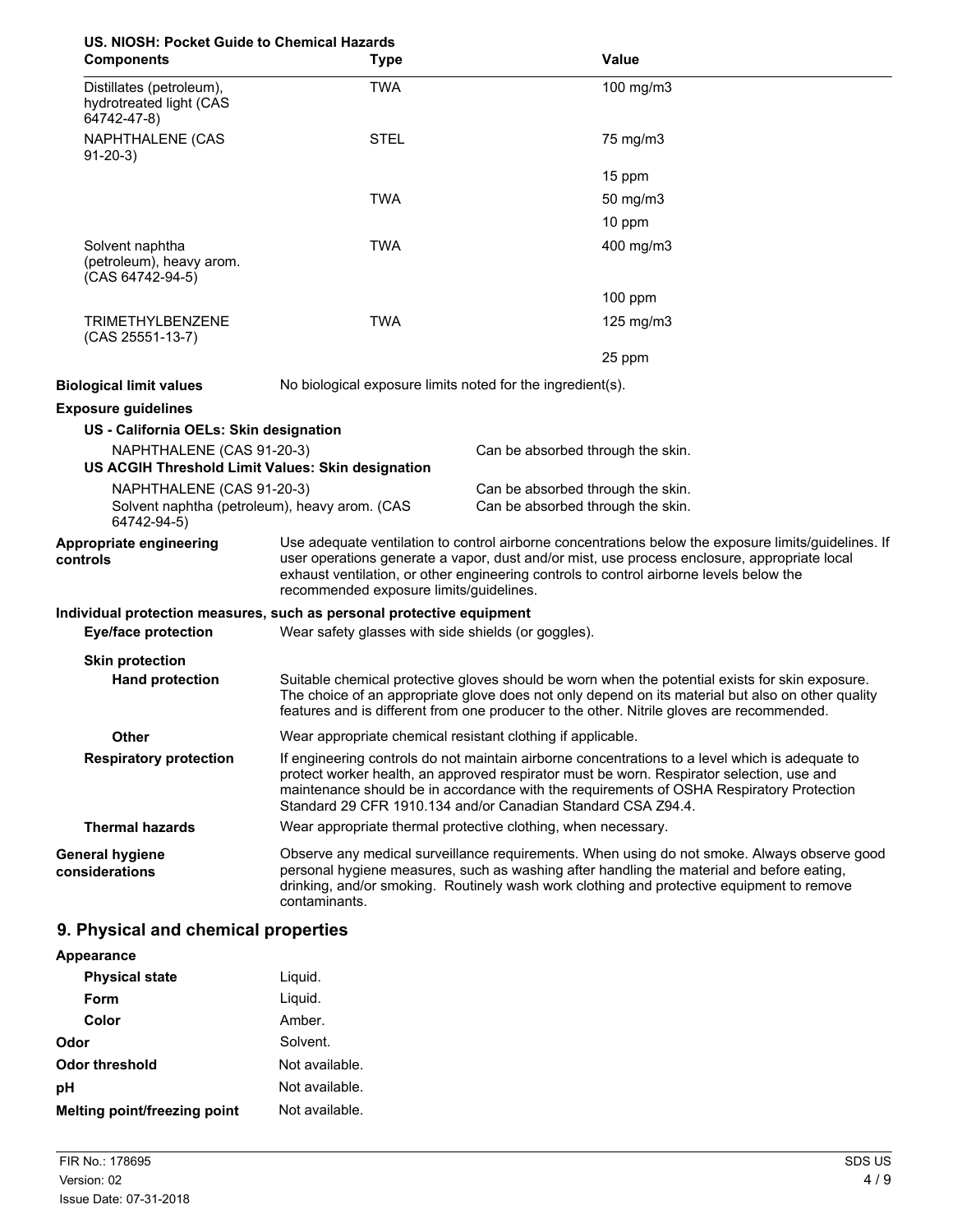| Initial boiling point and boiling<br>range        | 359.96 °F (182.2 °C)                                                                                                                                                         |
|---------------------------------------------------|------------------------------------------------------------------------------------------------------------------------------------------------------------------------------|
| <b>Flash point</b>                                | 173.8 °F (78.8 °C) ASTM D56                                                                                                                                                  |
| <b>Evaporation rate</b>                           | Not available.                                                                                                                                                               |
| Flammability (solid, gas)                         | Not applicable.                                                                                                                                                              |
| Upper/lower flammability or explosive limits      |                                                                                                                                                                              |
| Explosive limit - lower (%)                       | 0.7%                                                                                                                                                                         |
| Explosive limit - upper (%)                       | 6%                                                                                                                                                                           |
| Vapor pressure                                    | $< 0.1$ mm Hg                                                                                                                                                                |
| Vapor pressure temp.                              | 68 °F (20 °C)                                                                                                                                                                |
| <b>Vapor density</b>                              | Not available.                                                                                                                                                               |
| <b>Relative density</b>                           | 0.82                                                                                                                                                                         |
| <b>Relative density temperature</b>               | 39.2 °F (4 °C)                                                                                                                                                               |
| Solubility(ies)                                   |                                                                                                                                                                              |
| <b>Solubility (water)</b>                         | <b>NEGLIGIBLE</b>                                                                                                                                                            |
| <b>Partition coefficient</b><br>(n-octanol/water) | Not available.                                                                                                                                                               |
| <b>Auto-ignition temperature</b>                  | Not available.                                                                                                                                                               |
| <b>Decomposition temperature</b>                  | Not available.                                                                                                                                                               |
| <b>Viscosity</b>                                  | $2 - 4$ cSt                                                                                                                                                                  |
| <b>Viscosity temperature</b>                      | 104 °F (40 °C)                                                                                                                                                               |
| <b>Other information</b>                          |                                                                                                                                                                              |
| <b>VOC</b>                                        | 100 %                                                                                                                                                                        |
| 10. Stability and reactivity                      |                                                                                                                                                                              |
| <b>Reactivity</b>                                 | The product is stable and non-reactive under normal conditions of use, storage and transport.                                                                                |
| <b>Chemical stability</b>                         | Material is stable under normal conditions.                                                                                                                                  |
| <b>Possibility of hazardous</b><br>reactions      | No dangerous reaction known under conditions of normal use.                                                                                                                  |
| <b>Conditions to avoid</b>                        | Keep away from heat, hot surfaces, sparks, open flames and other ignition sources. Avoid<br>temperatures exceeding the flash point. Contact with incompatible materials.     |
| Incompatible materials                            | Strong oxidizing agents.                                                                                                                                                     |
| <b>Hazardous decomposition</b><br>products        | Upon decomposition, this product emits carbon monoxide, carbon dioxide and/or low molecular<br>weight hydrocarbons.                                                          |
| 11. Toxicological information                     |                                                                                                                                                                              |
| Information on likely routes of exposure          |                                                                                                                                                                              |
| Inhalation                                        | May cause irritation to the respiratory system. Vapors have a narcotic effect and may cause<br>headache, fatigue, dizziness and nausea. Prolonged inhalation may be harmful. |
| <b>Skin contact</b>                               | Harmful if absorbed through skin. May be irritating to the skin.                                                                                                             |
| Eye contact                                       | Direct contact with eyes may cause temporary irritation.                                                                                                                     |
| Ingestion                                         | Droplets of the product aspirated into the lungs through ingestion or vomiting may cause a serious<br>chemical pneumonia.                                                    |
| Symptoms related to the<br>physical, chemical and | Aspiration may cause pulmonary edema and pneumonitis. Headache. Nausea, vomiting.<br>Diarrhea.                                                                               |

**physical, chemical and toxicological characteristics**

#### **Information on toxicological effects**

Acute toxicity **May be fatal if swallowed and enters airways.**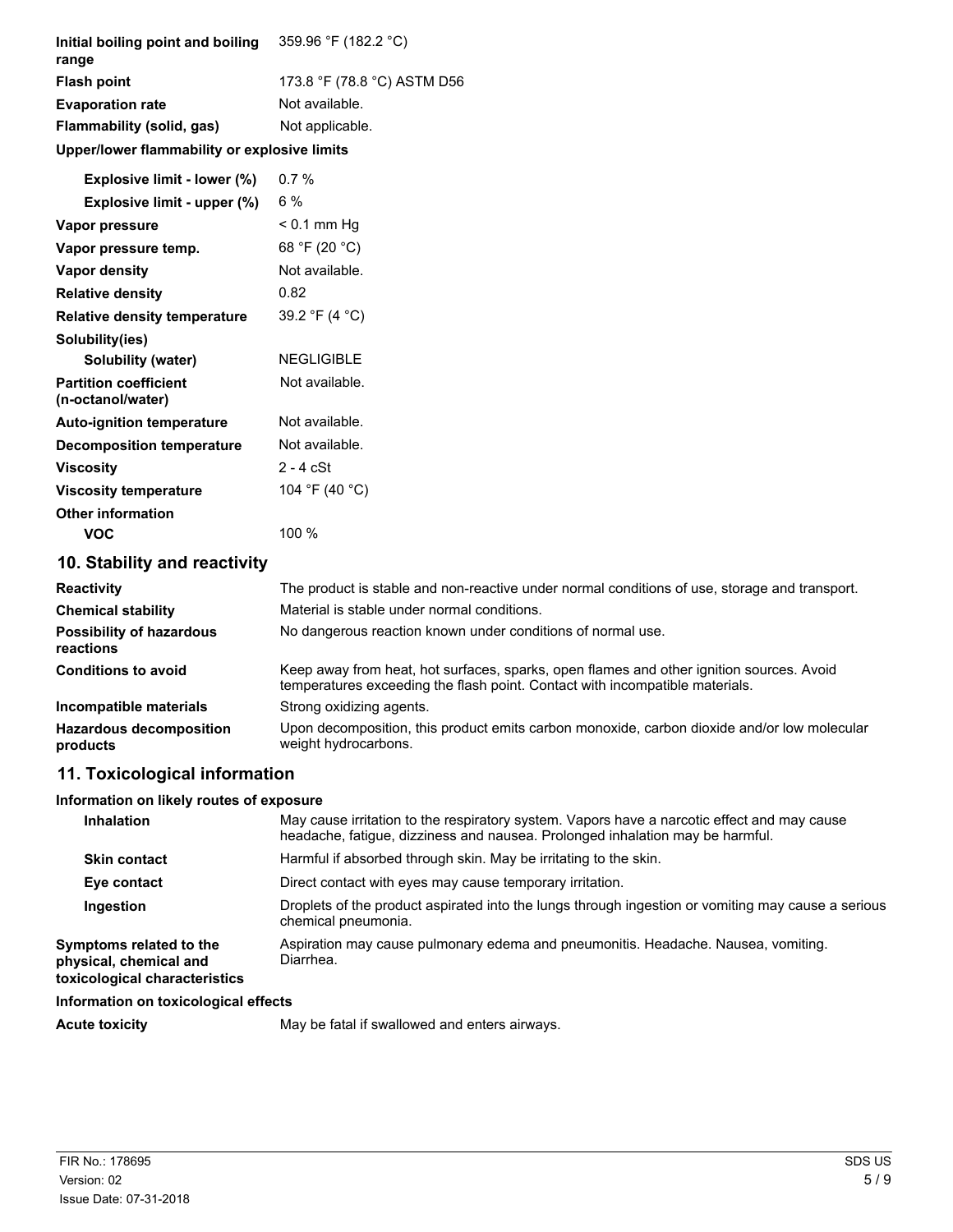| <b>Components</b>                                         | <b>Species</b>                                                                                                      |                                     | <b>Calculated/Test Results</b> |
|-----------------------------------------------------------|---------------------------------------------------------------------------------------------------------------------|-------------------------------------|--------------------------------|
| 1,2,4-TRIMETHYLBENZENE (CAS 95-63-6)                      |                                                                                                                     |                                     |                                |
| <b>Acute</b>                                              |                                                                                                                     |                                     |                                |
| <b>Dermal</b>                                             |                                                                                                                     |                                     |                                |
| LD50                                                      | Rabbit                                                                                                              |                                     | > 3160 mg/kg                   |
| <b>Inhalation</b>                                         |                                                                                                                     |                                     |                                |
| <b>LC50</b>                                               | Rat                                                                                                                 |                                     | > 2000 ppm, 48 Hours           |
| Oral                                                      |                                                                                                                     |                                     |                                |
| LD50                                                      | Rat                                                                                                                 |                                     | 6 g/kg                         |
| NAPHTHALENE (CAS 91-20-3)                                 |                                                                                                                     |                                     |                                |
| <b>Acute</b>                                              |                                                                                                                     |                                     |                                |
| <b>Dermal</b><br>LD50                                     | Rabbit                                                                                                              |                                     | $> 2$ g/kg                     |
|                                                           | Rat                                                                                                                 |                                     | $> 20$ g/kg                    |
|                                                           |                                                                                                                     |                                     |                                |
| Oral<br>LD50                                              | Guinea pig                                                                                                          |                                     | 1200 mg/kg                     |
|                                                           | Rat                                                                                                                 |                                     | 2400 mg/kg                     |
|                                                           |                                                                                                                     |                                     | 2200 mg/kg                     |
|                                                           |                                                                                                                     |                                     | 490 mg/kg                      |
|                                                           |                                                                                                                     |                                     | $2.6$ g/kg                     |
| Other                                                     |                                                                                                                     |                                     |                                |
| LD50                                                      | Mouse                                                                                                               |                                     | 969 mg/kg                      |
|                                                           |                                                                                                                     |                                     | 710 mg/kg                      |
|                                                           |                                                                                                                     |                                     | 533 mg/kg                      |
|                                                           |                                                                                                                     |                                     | 150 mg/kg                      |
|                                                           |                                                                                                                     |                                     | 100 mg/kg                      |
| Solvent naphtha (petroleum), heavy arom. (CAS 64742-94-5) |                                                                                                                     |                                     |                                |
| <b>Acute</b>                                              |                                                                                                                     |                                     |                                |
| Inhalation                                                |                                                                                                                     |                                     |                                |
| <b>LC50</b>                                               | Rat                                                                                                                 |                                     | 73680 mg/l, 4 Hours            |
|                                                           |                                                                                                                     |                                     | 61 mg/l, 4 Hours               |
| Oral                                                      |                                                                                                                     |                                     |                                |
| LD50                                                      | Rat                                                                                                                 |                                     | > 25 ml/kg                     |
| <b>Other</b>                                              |                                                                                                                     |                                     |                                |
| LD50                                                      | Rabbit                                                                                                              |                                     | > 5 mg/kg, 4 Hours             |
| TRIMETHYLBENZENE (CAS 25551-13-7)                         |                                                                                                                     |                                     |                                |
| <b>Acute</b>                                              |                                                                                                                     |                                     |                                |
| Oral                                                      |                                                                                                                     |                                     |                                |
| LD50                                                      | Rat                                                                                                                 |                                     | 8970 mg/kg                     |
| <b>Skin corrosion/irritation</b>                          | Prolonged skin contact may cause temporary irritation.                                                              |                                     |                                |
| Serious eye damage/eye<br>irritation                      | Direct contact with eyes may cause temporary irritation.                                                            |                                     |                                |
| Respiratory or skin sensitization                         |                                                                                                                     |                                     |                                |
| <b>Respiratory sensitization</b>                          | Not a respiratory sensitizer.                                                                                       |                                     |                                |
| <b>Skin sensitization</b>                                 | This product is not expected to cause skin sensitization.                                                           |                                     |                                |
| Germ cell mutagenicity                                    | No data available to indicate product or any components present at greater than 0.1% are<br>mutagenic or genotoxic. |                                     |                                |
| Carcinogenicity                                           | Suspected of causing cancer.                                                                                        |                                     |                                |
|                                                           | IARC Monographs. Overall Evaluation of Carcinogenicity                                                              |                                     |                                |
| NAPHTHALENE (CAS 91-20-3)                                 |                                                                                                                     | 2B Possibly carcinogenic to humans. |                                |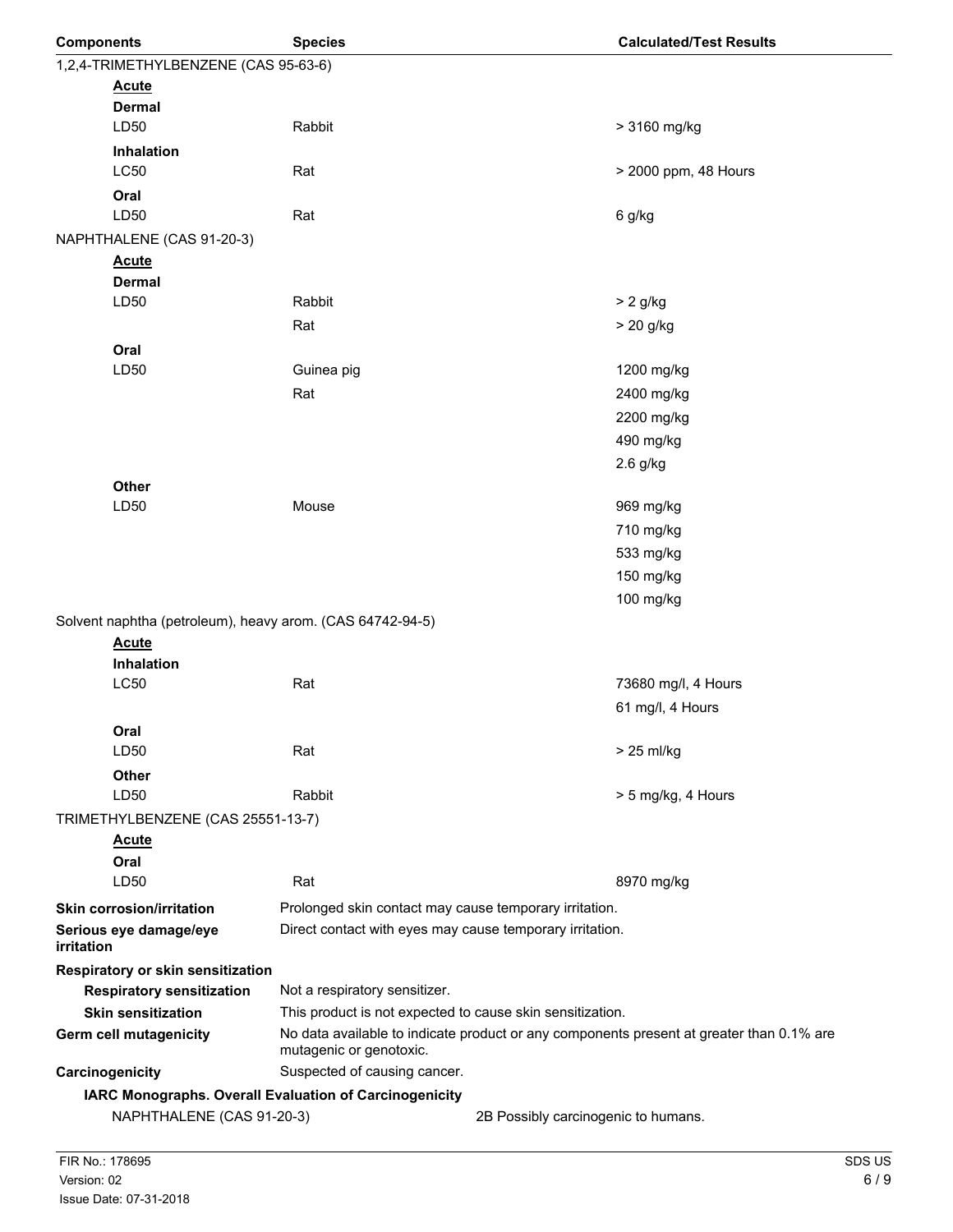| US. National Toxicology Program (NTP) Report on Carcinogens                    |                                                                                                                                                                                                                                                                                                                                                   |                                                                                                                                                                                                     |                                |  |
|--------------------------------------------------------------------------------|---------------------------------------------------------------------------------------------------------------------------------------------------------------------------------------------------------------------------------------------------------------------------------------------------------------------------------------------------|-----------------------------------------------------------------------------------------------------------------------------------------------------------------------------------------------------|--------------------------------|--|
| NAPHTHALENE (CAS 91-20-3)                                                      | Reasonably Anticipated to be a Human Carcinogen.                                                                                                                                                                                                                                                                                                  |                                                                                                                                                                                                     |                                |  |
| <b>Reproductive toxicity</b>                                                   | This product is not expected to cause reproductive or developmental effects.                                                                                                                                                                                                                                                                      |                                                                                                                                                                                                     |                                |  |
| Specific target organ toxicity -<br>single exposure                            |                                                                                                                                                                                                                                                                                                                                                   | Not classified.                                                                                                                                                                                     |                                |  |
| Specific target organ toxicity -<br>repeated exposure                          | Not classified.                                                                                                                                                                                                                                                                                                                                   |                                                                                                                                                                                                     |                                |  |
| <b>Aspiration hazard</b>                                                       |                                                                                                                                                                                                                                                                                                                                                   | May be fatal if swallowed and enters airways.                                                                                                                                                       |                                |  |
| <b>Chronic effects</b>                                                         |                                                                                                                                                                                                                                                                                                                                                   | Prolonged inhalation may be harmful. Prolonged exposure may cause chronic effects.                                                                                                                  |                                |  |
| 12. Ecological information                                                     |                                                                                                                                                                                                                                                                                                                                                   |                                                                                                                                                                                                     |                                |  |
| <b>Ecotoxicity</b>                                                             |                                                                                                                                                                                                                                                                                                                                                   | Toxic to aquatic life with long lasting effects.                                                                                                                                                    |                                |  |
| <b>Ecotoxicity</b>                                                             |                                                                                                                                                                                                                                                                                                                                                   |                                                                                                                                                                                                     |                                |  |
| <b>Components</b>                                                              |                                                                                                                                                                                                                                                                                                                                                   | <b>Species</b>                                                                                                                                                                                      | <b>Calculated/Test Results</b> |  |
| 1,2,4-TRIMETHYLBENZENE (CAS 95-63-6)                                           |                                                                                                                                                                                                                                                                                                                                                   |                                                                                                                                                                                                     |                                |  |
| <b>Aquatic</b>                                                                 |                                                                                                                                                                                                                                                                                                                                                   |                                                                                                                                                                                                     |                                |  |
| <b>Fish</b>                                                                    | LC50                                                                                                                                                                                                                                                                                                                                              | Fathead minnow (Pimephales promelas) 7.19 - 8.28 mg/l, 96 hours                                                                                                                                     |                                |  |
| Distillates (petroleum), hydrotreated light (CAS 64742-47-8)<br><b>Aquatic</b> |                                                                                                                                                                                                                                                                                                                                                   |                                                                                                                                                                                                     |                                |  |
| Fish                                                                           | LC50                                                                                                                                                                                                                                                                                                                                              | Rainbow trout, donaldson trout<br>(Oncorhynchus mykiss)                                                                                                                                             | 2.9 mg/l, 96 hours             |  |
| NAPHTHALENE (CAS 91-20-3)                                                      |                                                                                                                                                                                                                                                                                                                                                   |                                                                                                                                                                                                     |                                |  |
| <b>Aquatic</b>                                                                 |                                                                                                                                                                                                                                                                                                                                                   |                                                                                                                                                                                                     |                                |  |
| Crustacea                                                                      | <b>EC50</b>                                                                                                                                                                                                                                                                                                                                       | Water flea (Daphnia magna)                                                                                                                                                                          | 1.09 - 3.4 mg/l, 48 hours      |  |
| Fish                                                                           | LC50                                                                                                                                                                                                                                                                                                                                              | Pink salmon (Oncorhynchus gorbuscha)                                                                                                                                                                | 0.95 - 1.62 mg/l, 96 hours     |  |
| Solvent naphtha (petroleum), heavy arom. (CAS 64742-94-5)<br><b>Aquatic</b>    |                                                                                                                                                                                                                                                                                                                                                   |                                                                                                                                                                                                     |                                |  |
| Crustacea                                                                      | EC50                                                                                                                                                                                                                                                                                                                                              | Water flea (Daphnia pulex)                                                                                                                                                                          | 2.7 - 5.1 mg/l, 48 hours       |  |
| Fish                                                                           | LC50                                                                                                                                                                                                                                                                                                                                              | Rainbow trout, donaldson trout<br>(Oncorhynchus mykiss)                                                                                                                                             | 8.8 mg/l, 96 hours             |  |
|                                                                                |                                                                                                                                                                                                                                                                                                                                                   |                                                                                                                                                                                                     | 8.8 mg/l, 96 hours             |  |
| Persistence and degradability                                                  | No data is available on the degradability of any ingredients in the mixture.                                                                                                                                                                                                                                                                      |                                                                                                                                                                                                     |                                |  |
| <b>Bioaccumulative potential</b>                                               |                                                                                                                                                                                                                                                                                                                                                   |                                                                                                                                                                                                     |                                |  |
| Partition coefficient n-octanol / water (log Kow)<br><b>NAPHTHALENE</b>        |                                                                                                                                                                                                                                                                                                                                                   | 3.3                                                                                                                                                                                                 |                                |  |
| <b>Mobility in soil</b>                                                        | No data available.                                                                                                                                                                                                                                                                                                                                |                                                                                                                                                                                                     |                                |  |
| Other adverse effects                                                          | No other adverse environmental effects (e.g. ozone depletion, photochemical ozone creation<br>potential, endocrine disruption, global warming potential) are expected from this component.                                                                                                                                                        |                                                                                                                                                                                                     |                                |  |
| 13. Disposal considerations                                                    |                                                                                                                                                                                                                                                                                                                                                   |                                                                                                                                                                                                     |                                |  |
| <b>Disposal instructions</b>                                                   | Collect and reclaim or dispose in sealed containers at licensed waste disposal site. Do not allow<br>this material to drain into sewers/water supplies. Do not contaminate ponds, waterways or ditches<br>with chemical or used container. Dispose of contents/container in accordance with<br>local/regional/national/international regulations. |                                                                                                                                                                                                     |                                |  |
| <b>Local disposal regulations</b>                                              |                                                                                                                                                                                                                                                                                                                                                   | Dispose in accordance with all applicable regulations.                                                                                                                                              |                                |  |
| <b>Hazardous waste code</b>                                                    | disposal company.                                                                                                                                                                                                                                                                                                                                 | The waste code should be assigned in discussion between the user, the producer and the waste                                                                                                        |                                |  |
| Waste from residues / unused<br>products                                       | Dispose of in accordance with local regulations. Empty containers or liners may retain some<br>product residues. This material and its container must be disposed of in a safe manner (see:<br>Disposal instructions).                                                                                                                            |                                                                                                                                                                                                     |                                |  |
| <b>Contaminated packaging</b>                                                  | disposal.                                                                                                                                                                                                                                                                                                                                         | Since emptied containers may retain product residue, follow label warnings even after container is<br>emptied. Empty containers should be taken to an approved waste handling site for recycling or |                                |  |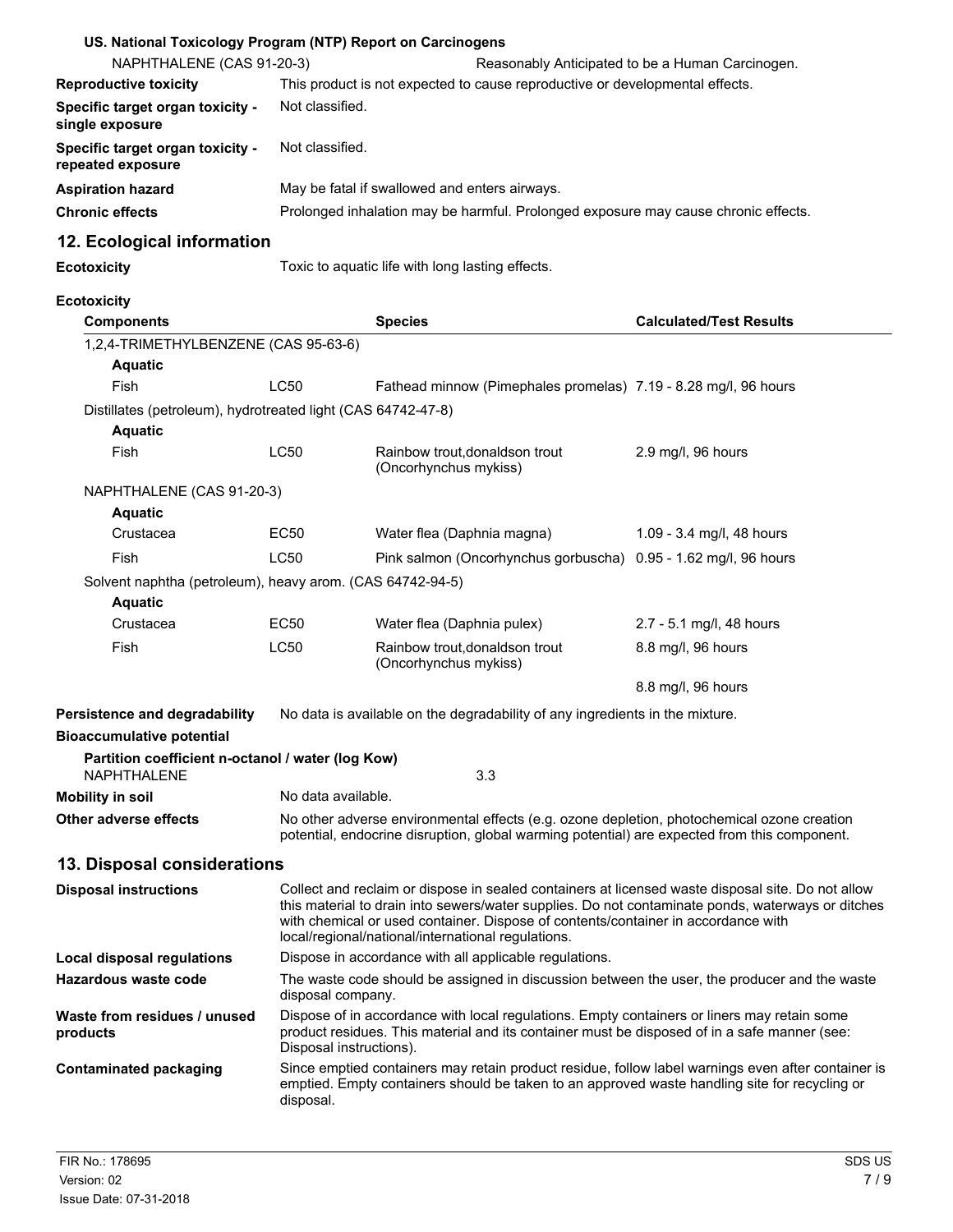## **14. Transport information**

#### **DOT**

Not regulated as dangerous goods.

#### **IATA**

Not regulated as dangerous goods.

#### **IMDG**

Not regulated as dangerous goods.

**Transport in bulk according to** Not established. **Annex II of MARPOL 73/78 and the IBC Code**

### **15. Regulatory information**

| US federal regulations | This product is a "Hazardous Chemical" as defined by the OSHA Hazard Communication<br>Standard, 29 CFR 1910.1200. |
|------------------------|-------------------------------------------------------------------------------------------------------------------|
|                        | TSCA Section 12(b) Export Notification (40 CFR 707, Subpt. D)                                                     |
| Not regulated.         |                                                                                                                   |

**CERCLA Hazardous Substance List (40 CFR 302.4)**

Not listed.

**SARA 304 Emergency release notification**

Not regulated.

#### **Superfund Amendments and Reauthorization Act of 1986 (SARA)**

**SARA 302 Extremely hazardous substance**

Not listed.

|  | SARA 311/312 Hazardous | Yes |
|--|------------------------|-----|
|  |                        |     |

**chemical**

| ,,,,,,,,                 |                                                 |
|--------------------------|-------------------------------------------------|
| <b>Classified hazard</b> | Flammable (gases, aerosols, liquids, or solids) |
| categories               | Carcinogenicity                                 |
|                          | Aspiration hazard                               |

#### **SARA 313 (TRI reporting)**

| <b>Chemical name</b>   | <b>CAS number</b> | $%$ by wt. |  |
|------------------------|-------------------|------------|--|
| 1,2,4-TRIMETHYLBENZENE | $95-63-6$         |            |  |
| NAPHTHAI FNF           | $91 - 20 - 3$     | 0.9        |  |

#### **Other federal regulations**

#### **Clean Air Act (CAA) Section 112 Hazardous Air Pollutants (HAPs) List**

NAPHTHALENE (CAS 91-20-3)

#### **Clean Air Act (CAA) Section 112(r) Accidental Release Prevention (40 CFR 68.130)**

Not regulated.

**Safe Drinking Water Act** Not regulated.

**(SDWA)**

#### **US state regulations**

#### **California Proposition 65**

**WARNING:** This product can expose you to NAPHTHALENE, which is known to the State of California to cause cancer. For more information go to www.P65Warnings.ca.gov.

**California Proposition 65 - CRT: Listed date/Carcinogenic substance**

NAPHTHALENE (CAS 91-20-3) Listed: April 19, 2002

#### **International Inventories**

All components are listed or are exempt from listing on the Toxic Substances Control Act Inventory.

## **16. Other information, including date of preparation or last revision**

| <b>Issue date</b>    | 07-31-2018 |
|----------------------|------------|
| <b>Revision date</b> | 07-31-2018 |
| Version              | 02         |